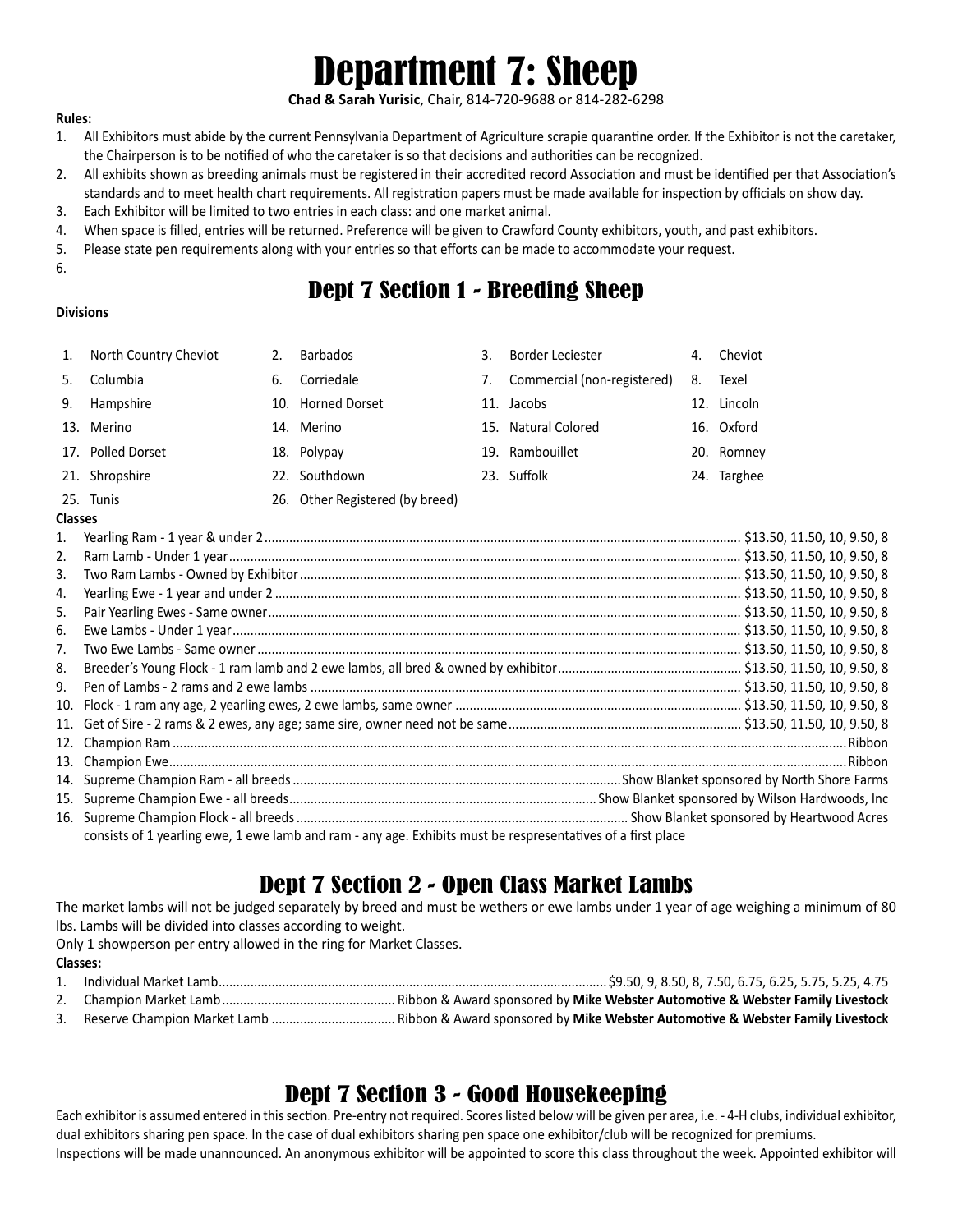not be eligible for this award. Prizes will be awarded for the duration of the Fair, not on a daily basis. All exhibits will be scored as follows:

| Cleanliness of animals                   | 15 | Keeping all equipment sanitary and neat | 10                |
|------------------------------------------|----|-----------------------------------------|-------------------|
| Cleanliness of bedding                   | 15 | Keeping aisleway neat and clean         | 15                |
| Properly displayed entry cards & ribbons | 20 | Courtesy to other people                | 15                |
| Keeping grain, hay & feed presentable    | 10 | Total                                   | 100               |
| Premiums                                 |    |                                         | \$13, 11, 9, 7, 5 |

# Dept 7 Section 4 - Wool

Exhibitor must have owned the sheep from which the fleece was shorn. Exhibits are open to both purebred and commercial flocks. There will be a limit of 2 fleeces per exhibitor in each class.

|    | Classes: |  |
|----|----------|--|
|    |          |  |
|    |          |  |
| 3. |          |  |
|    |          |  |
|    |          |  |
| 6. |          |  |
| 7. |          |  |
|    |          |  |
|    |          |  |
|    |          |  |
|    |          |  |
|    |          |  |
|    |          |  |
|    |          |  |

#### **Best 2 Fleeces Award**

The judge will select the best 2 fleeces entered in classes 1 - 11 by the same exhibitor. Fleeces need not be from the same class. The winner will receive a plaque and \$50 sponsored by the **Blaine Schlosser Family**

### Dept 7 Section 5 - Lead Line Class

**Susan Hyde**, Chair • 814-398-2300 • 17933 Price Rd., Saegertown, PA 16433

#### **Thursday**

- The objectives of this are to present a class of sheep in a most attractive manner and give spectators an opportunity to see the best of the sheep industry.
- Competition is open to Crawford County residents between 8 18 years of age (4-H age). The entrant will be judged on the mode of dress selected which must be appropriate, attractive and lend dignity to the class. Entrant must furnish own outfit, made up of at least 60% wool.
- Sheep used must be registered ewe lambs, registered yearling ewes or market lambs that have been conditioned, fitted and trained to show at halter. Any animal not entered in the Fair must meet the health rules. Application blanks are available from the Cooperative Extension Office and chairpersons. All entries must be postmarked by Friday before Fair week.

Entries will be judged according to following score card:

| Contestant & Contestant's Outfit | 40 points |
|----------------------------------|-----------|
| Control & Presentation           | 25 points |
| Appearance of Animal             | 35 points |

#### **Divisions:**

Junior Intermediate

Senior

A trophy will be presented to the winner of each division. Management reserves the right to cancel this activity if less than six entries are received.

**Judge's Choice Award** - Awarded to overall champion - to be given sponsorship toward their attendance at the Keystone International Livestock Exposition in Harrisburg. Award sponsored by a private individual.

#### **Sponsors of Trophies, Ribbons and Judge's Choice Award**

**Clay Nob Farms - Rob & Ron Brown Families • DO-BE-JO Farm, Miller Farm • Milo, Margaret, Paula, Jill & Amy Gevin • Kelly & Susan Hyde Family Sonshine Acres, Clark Family • Trace Lawn & Landscaping • Trace Auctioneer Service**